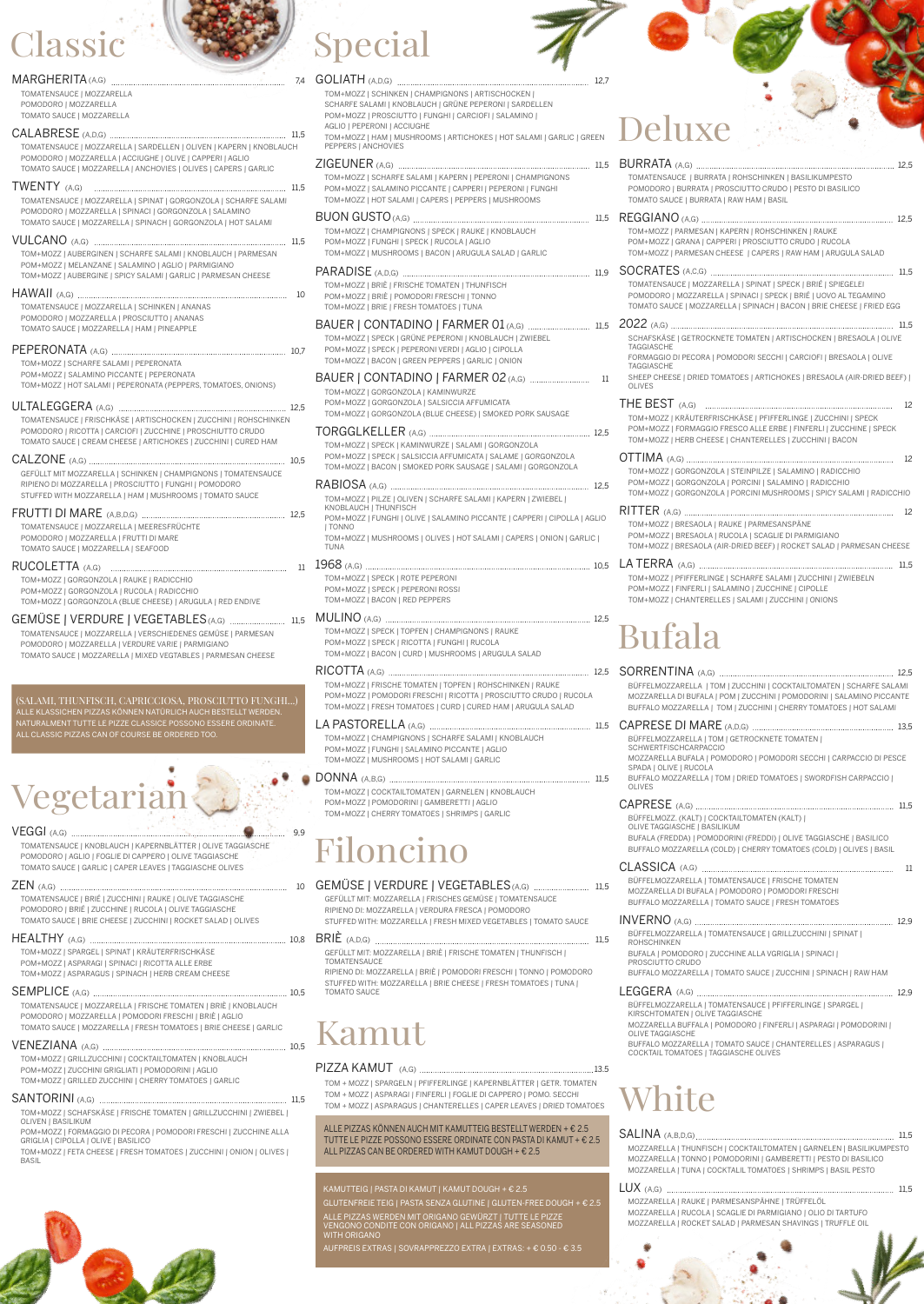#### 0.5L 6 4 SÄFTE | SUCCHI | JUICES 0.5L 5

## ssl Bräu

| BIRRA LOCALE   LOCAL BEER |  |
|---------------------------|--|
|                           |  |

| GASSL HELL   CHIARA   LAGER (A)<br>(ALC. 5.1% VOL) GASSL BRÄU KLAUSEN   CHIUSA     | $0.3L$ 3.5<br>$0.5L$ 5.5 |                     |
|------------------------------------------------------------------------------------|--------------------------|---------------------|
| GASSL WEIZEN   FRUMENTO   WHEAT (A)<br>(ALC. 5.5% VOL) GASSL BRÄU KLAUSEN   CHIUSA | 0.3L<br>0.5L             | $\overline{4}$<br>6 |
| GASSL DUNKEL   SCURO   DARK (A)                                                    | 0.3L                     | $\overline{4}$      |

(ALC. 6% VOL) GASSL BRÄU KLAUSEN | CHIUSA

# Andere Biere

| ALTRE BIRRE   OTHER BEER   |  |
|----------------------------|--|
| AUGUSTINER VOM FASS   ALL. |  |

| (ALC. 5,2% VOL)                                                                            | $0.5L$ 5.5  |  |
|--------------------------------------------------------------------------------------------|-------------|--|
|                                                                                            | $0.33L$ 3.5 |  |
| ANTICA BIRRERIA TRIESTE (ALC. 4.8% VOL) GLUTENFREI   SENZA<br><b>GLUTINE   GLUTEN FREE</b> |             |  |
|                                                                                            |             |  |
| ALKOHOLFREI   ANALCOLICA   NON ALCHOLIC BEER                                               |             |  |

0.5L 5,5 COCA COLA | COLA ZERO | SPRITE | LEMONSODA | ORANSODA

# Aperitivo

| HAUSAPERITIF   APERITIVO DELLA CASA                                                                    | 4.5 |
|--------------------------------------------------------------------------------------------------------|-----|
| JOHANNISBEERSIRUP   PROSECCO   TONIC   SODA<br>SCIROPPO DI RIBES NERO   PROSECCO   ACQUA TONICA   SODA |     |
| VENEZIANO   HUGO   PROSECCO                                                                            | 4.5 |
|                                                                                                        | 3.5 |

### Alkoholfrei ANALCOHOLICI | SOFT DRINKS

#### COCA COLA | SPEZI | FANTA | LIMONADE .... 0.3L 3,5 FLASCHEN | BOTTIGLIA | BOTTLE 0.3L <sup>4</sup> SPUMA | SPORTWASSER | SKIWASSER ........... 0.5L 5

- ORANGEN | APFEL | HOLUNDER | HIMBEERE | JOHANNISBEERE | YOGA (FRUCHTSAFT) | TRAUBENSAFT
- D'ARANCIA | MELA | SAMBUCA | LAMPONI | RIBES ROSSO | YOGA (SUCCO DI FRUTTA) | SUCCO D'UVA
- ORANGE | APPLE | ELDERFLOWER | RASPBERRY | RED CURRANT | YOGA (FRUIT JUICE) | GRAPE JUICE

#### WELLWASSER®

 $0.5L$ 

MINERALWASSER | AQUA MINERALE | ............ 0.5L 2,5 MINERAL WATER (SPARKLING / STILL) 1L

#### wasser: A SPINA (A) .......... 0.3L 3,5

### Warme Getränke BIBITE CALDE | WARM DRINKS

### **Grap** GRAPPE - ACQUAVITE

ESPRESSO | MACCHIATO 1,7 KAFFEE HAG | ORZO (A) 1,8 LATTE MACCHIATO | WHITE COFFEE 3,5 CAPPUCCINO 2,8 HEISSE SCHOKOLADE | HOT CHOCOLATE <sup>3</sup> TEE | TÈ | TEA 2,8 PFEFFERMINZE | KRÄUTER | KAMILLE | GRÜN- UND SCHWARZ UND FRÜCHTETEE | INGWER-ZITRONE MENTA | TISANA ALLE ERBE | CAMOMILLA | TÉ VERDE <sup>O</sup> NERO | INFUSO AI FRUTTI | ZENZERO-LIMONE PEPPERMINT | HERBS | CHAMOMILE | GREEN-, BLACK TEA | FRUIT | C GINGER-LEMON

A) GLUTENHALTIGES GETREIDE | CEREALI CONTENENTI GLUTINE | CEREALS CONTAINING GLUTEN B) KREBSTIERE | CROSTACEI | CRUSTA

# Digestivs

AMARI | DIGESTIVS

DIGESTIVS | AMARI | DIGESTIVS 3,7 RAMAZOTTI | CYNAR | MONTENEGRO | BRAULIO | JÄGERMEISTER | AVERNA FERNET MENTA | FERNET BRANCA

# iköre

# Destillate

GRAPPE - ACQUAVITE | DISTILLATES

#### DESTIALLATE | ACQUAVITE | DISTILLATES <sup>4</sup>

(ALC. 40%VOL) - RONER TRAMIN WALDHIMBEERGEIST | ACQUAVITE DI LAMPONI | WILD RASPBERRY BRANDY APRICÒ | WILLIAMS | OBSLER KRÄUTERBITTER | AMARO DELLE ERBE | HERBAL BITTER

### Hauswein VINO DELLA CASA | HOUSE WINE

| HAUSMARKE WEISSBURGUNDER   VINO DELLA CASA  <br><b>HOUSE WINE WHTE</b> | 0.1L<br>O 251<br>0.51<br>11 | $\mathcal{P}$<br>4.5<br>9<br>18 |
|------------------------------------------------------------------------|-----------------------------|---------------------------------|
| HAUSMARKE ROT   VINO DELLA CASA ROSSO   HOUSE WINE RED                 | 0.11<br>0.25L<br>O.51       | $\mathcal{P}$<br>4.5<br>q       |

# Glas Weisswein

BICCHIERE DI VINO BIANCO | GLASS WHITE WINE

|                                                                                                                      | 3.8 |
|----------------------------------------------------------------------------------------------------------------------|-----|
| EISACKTALER KELLEREIGENOSSENSCHAFT KLAUSEN   CANTINA PROD. VALLE<br>ISARCO CHIUSA I WINERY PROD. VALLE ISARCO CHIUSA |     |
| the contract of the contract of the contract of the contract of the contract of the contract of the contract of      |     |

#### EISACKTALER KELLEREIGENOSSENSCHAFT KLAUSEN | CANTINA PROD. VALLE ISARCO CHIUSA | WINERY PROD. VALLE ISARCO CHIUSA GEWÜRZTRAMINER (L) 3,8

# as Rotwein

BICCHERIE DI VINO ROSSO | GLASS RED WINE

|                                                                 | 3.8 |
|-----------------------------------------------------------------|-----|
| RISERVA - KELLEREI KALTERN   CANTINA DI CALDARO   CALDRO WINERY |     |
|                                                                 | 3.8 |
| KELLEREI ST. PAULS   CANTINA PROD. S. PAOLO   ST. PAOLO WINERY  |     |
|                                                                 | 3.8 |

KLOSTERKELLEREI BOZEN | CANTINA DI BOLZANO | BOLZANO WINERY

#### GRAPPA RONER 3,7

(ALC. 40%VOL) LAGREIN, GEWÜRZTRAMINER, MORBIDA)

GRAPPA AMBRA LA MORBIDA (RONER) <sup>5</sup>

LIQUORI | LIQUEURS

#### LIKÖRE · LIQUORI · LIQUEURS 3,5

ZIRM | NUSSELER | ZITRONEN | HEIDELBEERE CIRMOLO | NOCI | LIMONCELLO | MIRTILLO PINE | NUSSELER (HAZELNUT) | LEMON | BLUEBERRY

UNSERE SPEISEN UND GETRÄNKE KÖNNEN FOLGENDE STOFFE ENTHALTEN: I NOSTRI CIBI E LE NOSTRE BEVANDE POSSONO CONTENERE LE SEGUENTI SOSTANZE: OUR DISHES AND BEVERAGES CAN CONTAIN THE FOLLOWING SUBSTANCES:

C) EIER | UOVA | EGGS D) FISCHE | PESCE | FISH E) ERDNÜSSE | ARACHIDI | PEANUTS F) SOJABOHNEN | SOJA | SOYBEANS G) MILCH | LATTE | MILK H) SCHALENFRÜCHTE | FRUTTA A GUSCIO | NUTS I) SELLERIE | SEDANE | CELERY J) SENF | SENAPE | MUSTARD K) SESAMSAMEN | SEMI DI SESAMO | SESAME SEEDS L) SCHWEFELDIOXID UND SULPHITE | ANIDRIDE SOLFOROSA E SOLFITI | SULFUR DIOXIDE AND SULPHITE M) LUPINEN | LUPINI | LUPIN

N) WEICHTIERE | MOLLUSCHI | MOLLUSCS





### Hotel Schmuckhof

ÜBERNACHTEN IM ZENTRUM VON KLAUSEN PERNOTTARE NEL CENTRO DI CHIUSA SPENDING THE NIGHT IN THE CENTER OF CHIUSA

In unseren neuen Doppelzimmern finden sie jeglichen Komfort um ihren Aufenthalt im herzen Südtirols zu genießen. Entweder mit Frühstück oder Halbpension können sie ihren Urlaub beginnen.

Nelle nostre nuove camere doppie troverete ogni comfort per poter godere il vostro soggiorno nel cuore dell' Alto Adige. Potete iniziare la vostra vacanza <sup>o</sup> con colazione <sup>o</sup> mezza pensione.

In our new double rooms you will find every comfort to enjoy your stay in the heart of South Tyrol. You can start your vacation with either breakfast or half board.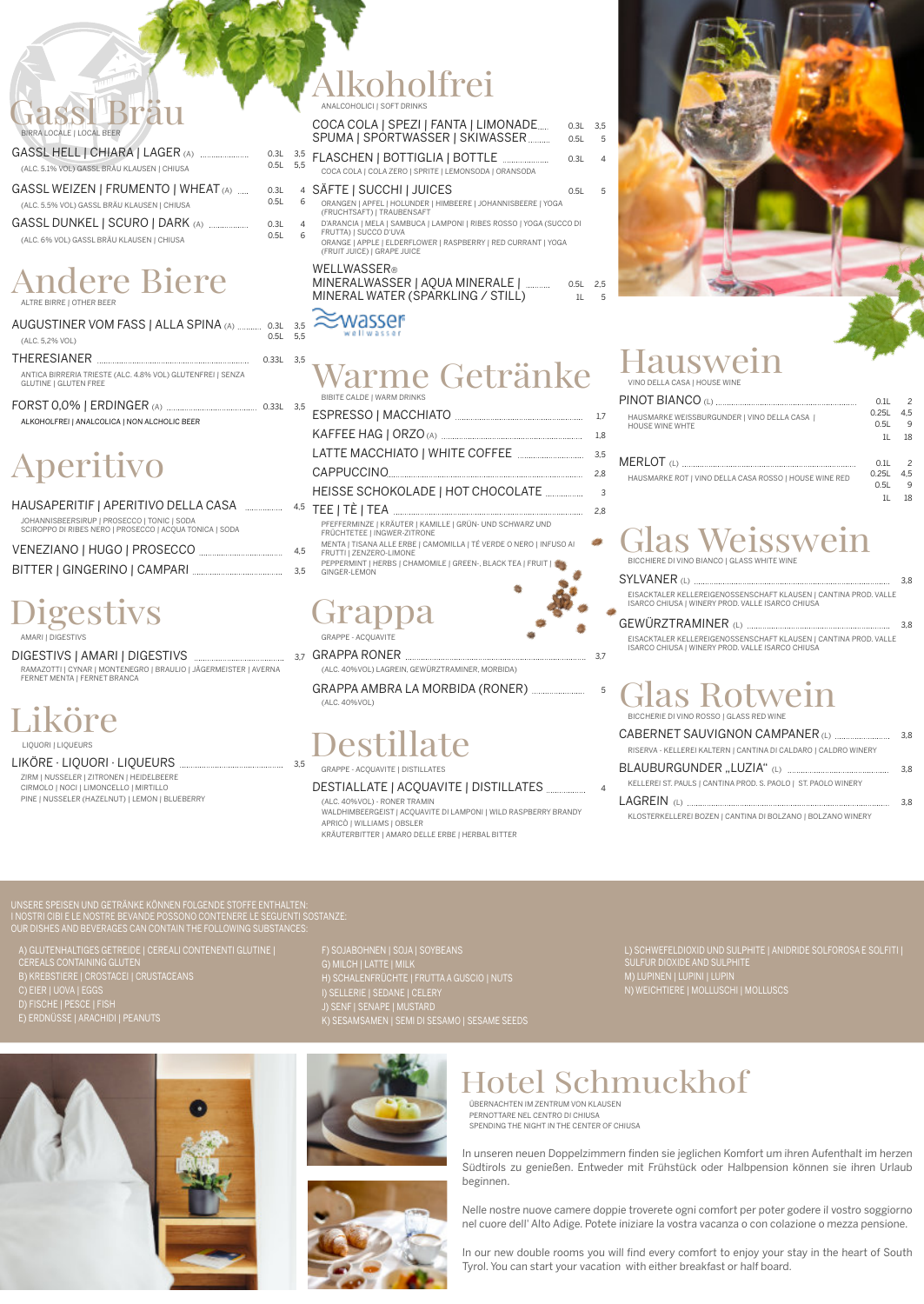#### Suppen ZUPPE

| CANEDERLI DI SPECK IN BRODO |  |
|-----------------------------|--|
|                             |  |

| <b>FRITATTEN-SUPPE (A,C,G)</b> |  |
|--------------------------------|--|
| <b>ZUPPA DI CRESPELLE</b>      |  |

#### Traditionelles ANTIPASTI TRADIZIONALI

TIROLERTELLER | PIATTO TIROLESE (A,G) ................... 16.5

SPECK | KAMINWURZE | SCHINKEN | EINHEIMISCHE KÄSESORTEN | KRÄUTERBUTTER SPECK | SALSICCIA AFFUMICATA | PROSCIUTTO | FORMAGGI LOCALI | BURRO ALLE ERBE

#### HAUSANTIPASTO | ANTIPASTO DELLA CASA(A,G) 16.5

BRESAOLA-FRISCHKÄSERÖLLCHEN | HIRSCHSCHINKEN | BÜFFELMOZZARELLA | TOMATEN ROTOLINI DI BRESAOLA | PROSCIUTTO DI CERVO | MOZZARELLA DI BUFALA | POMODORI

KÄSE | SPINAT | ROHNEN/ROTE BEETE | KÄSESAUCE FORMAGGIO | SPINACI | BARBABIETOLE | SALSA DI FORMAGGIO KNÖDELTRIS | TRIS DI CANEDERLI (A,G) <sup>13</sup>

BUCHWEIZENSPÄTZLE (A,C,G) 12.5 GNOCCHETTI DI GRANO SARACENO

MIT LAUCHSAUCE UND BERGKÄSE GRATINIERT CON SALSA DI PORRO, GRATINATE CON FORMAGGIO

SCHLUTZKRAPFEN | RAVIOLI TIROLESI (A,C,G) ......... 12.5 GEFÜLLT MIT SPINAT UND FRISCHKÄSE | BUTTER | PARMESAN RIPIENI DI RICOTTA E SPINACI | BURRO | PARMIGIANO

# Leichte Vorspeisen

| CARPACCIO DI PESCE SPADA                                                                                   | 16 |
|------------------------------------------------------------------------------------------------------------|----|
| AUF SALAT MIT GETROCKNETEN TOMATEN UND OLIVEN<br>SU INSALATA CON POMODORI SECCHI E OLIVE                   |    |
| <b>INSALATA ESTIVA</b>                                                                                     | 14 |
| GARTENSALATE, HIRSE, SCHAFSKÄSE, WALNÜSSE,<br>ROTER ZWIEBEL<br>INSALATE DELL'ORTO, MIGLIO, FORMAGGIO FETA. |    |
| NOCI. CIPOLLA ROSSA                                                                                        |    |
| ____________ <del>_</del> _____                                                                            |    |

#### TRUTHAHNSTREIFEN 13 PETTO DI TACCHINO

AUF BLATTSALATEN | SU INSALATA

### Saisonales STAGIONALE

GEMÜSE | VERDURE RATATOUILLE (A,G,D) .................... 14 MIT GEBACKENEM ZIEGENKÄSE **ODER MIT GARNELEN (15.5)** CON FORMAGGIO DI CAPRA ALLA GRIGLIA **OPPURE VON GAMERONI (15.5)**

**BIS:** SPINAT-SCHUPFNUDELN MIT GORGONZOLASAUCE UND PRESSKNÖDEL AUF SPECKKRAUTSALAT (A,C,G) ............14

**BIS:** STRINGOLI DI PATATE CON SALSA AL GORGONZOLA E CANEDERLI PRESSATI SU INSALATA DI CRAUTI <sup>E</sup> SPECK

HAUSGEMACHTE KAMUT-TEIGTASCHEN(G,A) ............ 14 RAVIOLI FATTE IN CASA CON FARINA DI KAMUT GEFÜLLT MIT MEDITERRANEM GEMÜSE UND FRISCHKÄSE RIPIENI CON VERDURE MEDITERRANEE E FORMAGGIO FRESCO

TAGLIOLINI MIT ZUCCHINI UND GARNELEN(A,D) <sup>14</sup> TAGLIOLINI GAMBERI E ZUCCHINE

VOLLKORN-TAGLIATELLE (A,C,G) <sup>13</sup> TAGLIATELLE INTEGRALI MIT WILDRAGOUT CON RAGÙ DI SELVAGGINA

KRÄUTERRISOTTO MIT ZIEGENKÄSE (A,G) 14 RISOTTO ALLE ERBE CON FORMAGGIO DI CAPRA

## Hauptspeisen

SECONDI PIATTI

| KALBSRÜCKENSTEAK   SELLA DI VITELLO  23 |  |
|-----------------------------------------|--|
| MIT GEMÜSE UND KARTOFFELN               |  |
| CON VERDURE STAGIONALI E PATATE         |  |

| ENTRECÔTE ALLA GRIGLIA                                                                              |  |
|-----------------------------------------------------------------------------------------------------|--|
| MIT KRÄUTERBUTTER   KARTOFFELN   GRILLGEMÜSE<br>CON BURRO ALLE ERBE   PATATE E VERDURE ALLA GRIGLIA |  |
| SCHWEINSRIPPELEN   COSTINE DI MAIALE(A)  17.5                                                       |  |
| MIT RÖSTKARTOFFELN   CON PATATE ARROSTITE                                                           |  |

SCHWEINSHAXE | STINCO DI MAIALE (A) .................. 17.5 MIT RÖSTKARTOFFELN | CON PATATE ARROSTITE

#### **SPAGHETTI NACH WUNSCH SPAGHETTI A SCELTA**

KNOBLAUCH -OLIVENÖL | TOMATENSAUCE | RAGOUT AGLIO OLIO | POMODORO | RAGÙ

 $9.5 - 10 \in$